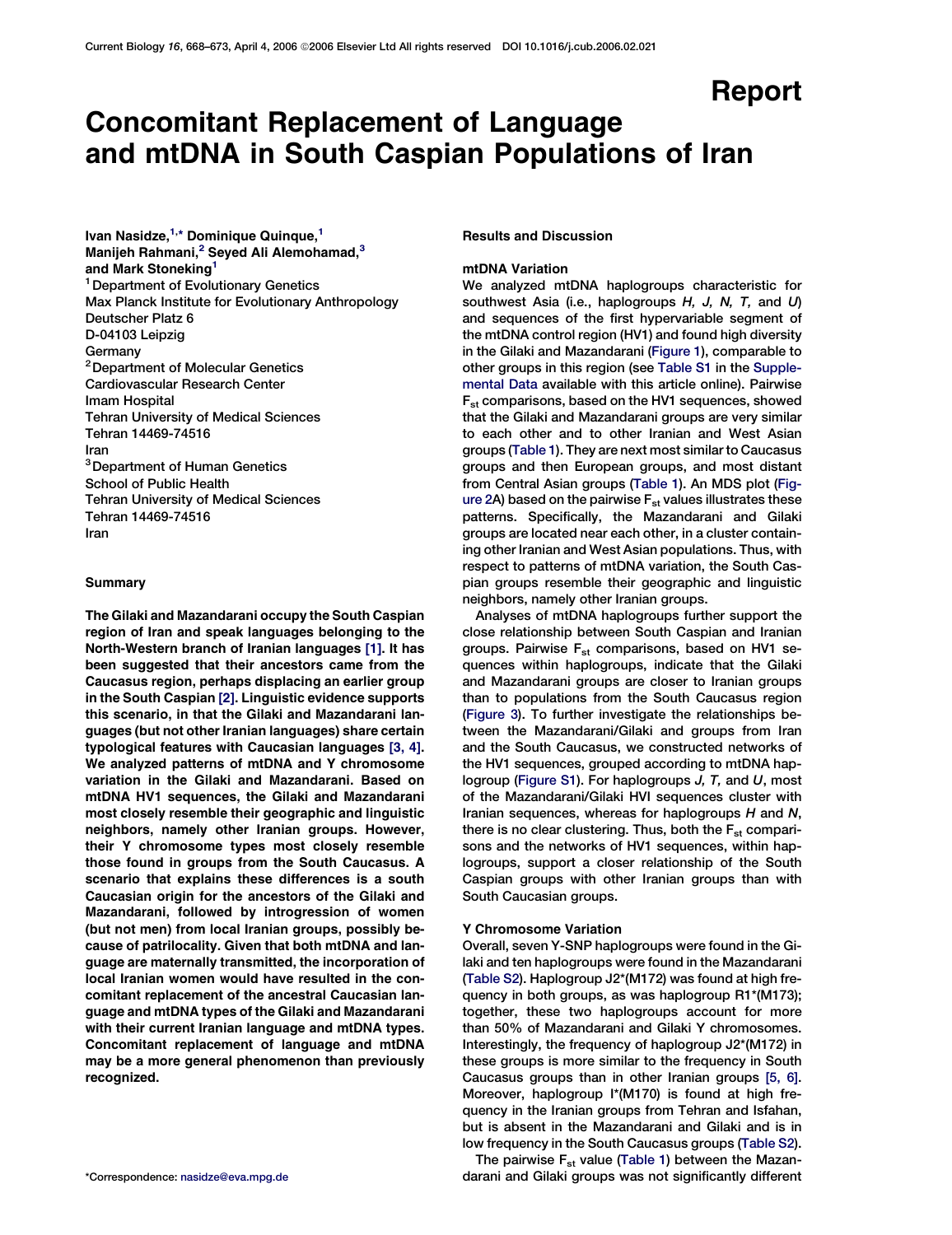<span id="page-1-0"></span>

Figure 1. Location of Sampling Sites in the Mazandaran and Gilan Provinces of Iran

from zero ( $F_{st}$  = 0.003, p = 0.337). In contrast to the mtDNA results, both groups showed greater similarity with South Caucasian populations than with their geographic and linguistic neighbors, namely other Iranians  $(F_{st} = 0.013$  and 0.084 for Mazandarani versus South Caucasian and versus Iranians, respectively; and  $F_{st}$  = 0.010 and 0.072 for Gilaki versus South Caucasian and versus Iranians, respectively).

The MDS analysis ([Figure 2](#page-2-0)B) further illustrates these patterns. The Mazandarani and Gilaki groups fall inside a major cluster consisting of populations from the Caucasus and West Asia and are particularly close to the South Caucasus groups—Georgians, Armenians, and Azerbaijanians. Iranians from Tehran and Isfahan are situated more distantly from these groups.

Three haplogroups were found at high frequencies in the Mazandarani and Gilaki groups (R1\*(M173), G\*(M201), and J2\*(M172)); to further investigate the relationships of these groups based on these three Y-SNP haplogroups, we typed nine Y-STR loci in individuals with these Y-SNP haplogroups and compared the results with the same set of Y-STR loci on the same Y-SNP background that were typed previously in the groups from the South Caucasus and Iran [\[7\]](#page-4-0). Reduced median networks of the Y-STR haplotypes ([Figure S2](#page-4-0)) further indicate a closer relationship of the Mazandarani/Gilaki

Table 1. Mean Pairwise  $F_{st}$  Values between Mazandarani and Gilaki Groups and between South Caucausian, European, and West and Central Asian Groups

|                    | Mazandarani | Gilani | S. Caucasus | E. Europe | W. Europe | Centr. Asia | Iran  | West Asia w/o Iran |
|--------------------|-------------|--------|-------------|-----------|-----------|-------------|-------|--------------------|
| Mazandarani        |             | 0.007  | 0.030       | 0.039     | 0.036     | 0.048       | 0.004 | 0.022              |
| Gilaki             | 0.003       |        | 0.016       | 0.021     | 0.020     | 0.036       | 0.011 | 0.015              |
| S. Caucasus        | 0.013       | 0.010  |             | 0.028     | 0.019     | 0.071       | 0.018 | 0.035              |
| <b>East Europe</b> | 0.206       | 0.158  | 0.197       |           | 0.013     | 0.078       | 0.021 | 0.035              |
| <b>West Europe</b> | 0.233       | 0.176  | 0.238       | 0.326     |           | 0.092       | 0.021 | 0.041              |
| Centr. Asia        | 0.136       | 0.106  | 0.128       | 0.306     | 0.339     |             | 0.061 | 0.048              |
| Iran               | 0.084       | 0.072  | 0.061       | 0.123     | 0.235     | 0.106       |       | 0.019              |
| West Asia w/o Iran | 0.060       | 0.037  | 0.064       | 0.185     | 0.241     | 0.124       | 0.061 |                    |

Below diagonal empty cells are shown pairwise  $F_{st}$  values based on Y-SNP haplogroups; above diagonal empty cells are shown pairwise  $F_{st}$ values based on mtDNA HVI sequences.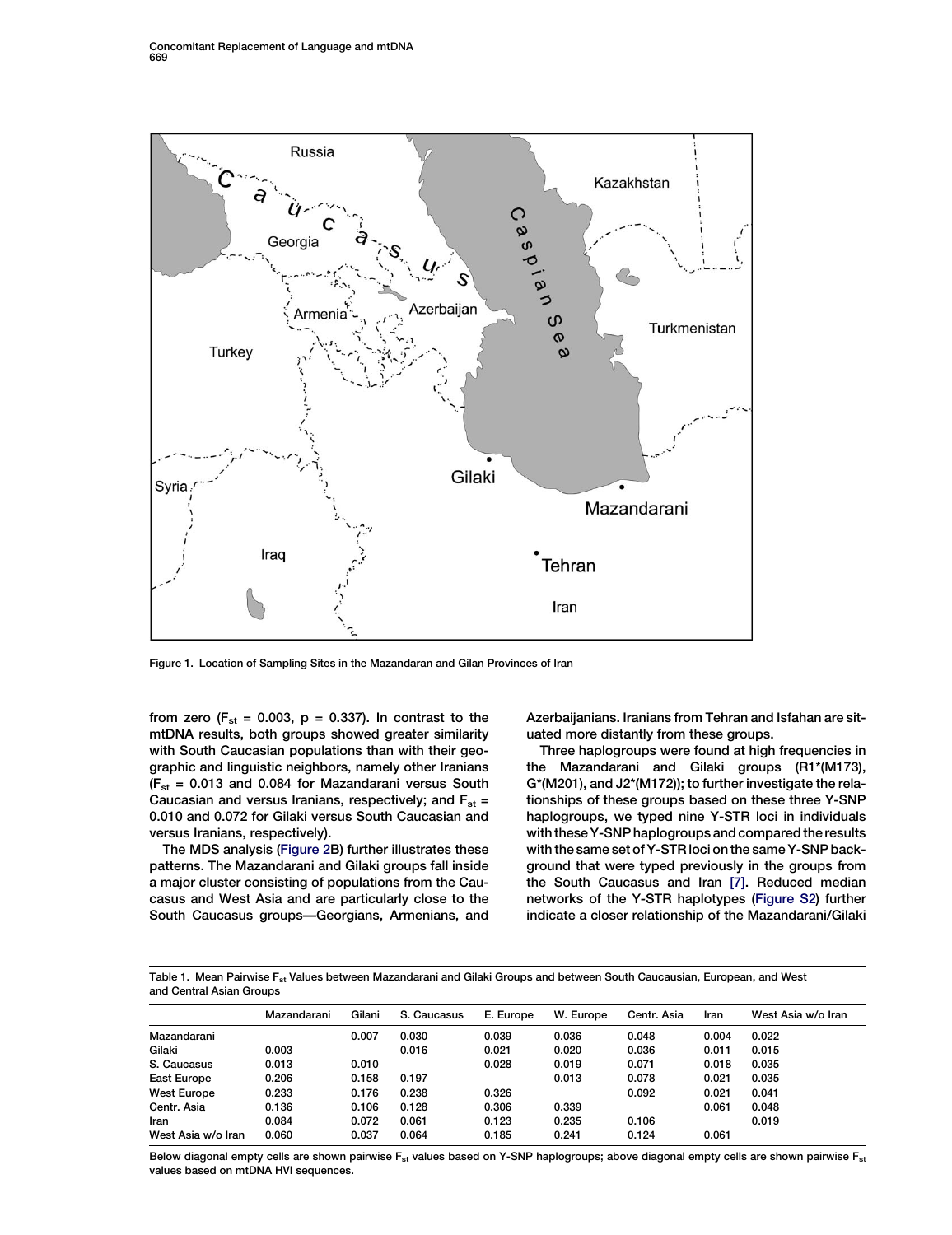<span id="page-2-0"></span>

Y-STR haplotypes with South Caucasian Y-STR haplotypes than with Iranian Y-STR haplotypes. This is most evident in the network for Y-STR haplotypes on the background of haplogroup R1\*(M173), in which 9 of 11Mazandarani/GilakiY-STR haplotypes fall into asingle cluster that connects with South Caucasian Y-STR haplotypes, and for haplogroup G\*M201, in which 9 of



### Figure 2. Multidimentional Scaling Plots

Multidimensional scaling (MDS) plots (STA-TISTICA package [StatSoft Inc.]) based on pairwise  $F_{st}$  values, showing relationships among the Mazandarani and Gilaki groups, and Caucasian, European, and Central and West Asian groups. Mazandarani and Gilaki groups are represented by stars; Caucasus groups by circles; European groups by squares; Central Asian groups by diamonds; and West Asian groups by triangles.

(A) Based on mtDNA HVI sequence data. The stress value for the MDS plot is 0.125.

(B) Based on Y chromosome SNP data. The stress value for the MDS plot is 0.142. Names of the groups are abbreviated as follows: Abk, Abkhazians; And, Andalusians; Ar, Armenians; Az, Azerbaijanians; Balu, Baluch; Bart, Bartangi; Br, British; Brah, Brahui; Cat, Catalans; Ch, Cherkessians; Cz-Sl, Czech & Slovaks; Dar, Darginians; Dru, Drusi; Dut, Dutch; Fr, French; Ge, Georgians; Ger, Germans; Gil, Gilaki; Gre, Greeks; Haz, Hazar; Hung, Hungarians; Iq, Iraqi; Ir\_Isf, Persians from Isfahan; Ir Teh, Persians from Tehran; It, Italians; Ishka, Ishkinasi; Kaz, Kazakh; Ku\_G, Kurds from Georgia; Ku\_I, Kurds from Iran; Ku\_K, Kurmanji speaker Kurds; Ku\_ Turkm, Kurds from Turkmenistan; Ku\_Z, Zazaki speaker Kurds; Kyr, Kyrgiz; Leb, Lebanese; Lez, Lezginians; Makr, Makrani; Maz, Mazandarani; Os\_A, Ossetians from Ardon; Os\_D, Ossetians from Digora; Pol, Polish; Rus, Russians; S\_Os, South Ossetians; Sar, Sardinians; Shir, Shiraz; Slav, Slavs; Sp, Spanish; Syr, Syrians; Taj, Tajik; Tur, Turks; Turkm, Turkmens; Ukr, Ukrainians; Uz, Uzbeks; WAsia, West Asians.

12 Mazandarani/Gilaki Y-STR haplotypes group with South Caucasian Y-STR haplotypes while the other three could be of either Iranian or South Caucasian origin [\(Figure S2](#page-4-0)). For haplogroup J2\*(M172), the pattern is less clear: six Mazandarani/Gilaki Y-STR haplotypes group with South Caucasian haplotypes and three group with Iranian haplotypes, while the remaining six

> Figure 3. Pairwise  $F_{st}$  and  $R_{st}$  Values for Mazandarani/Gilaki versus South Caucasian Groups and for Mazandarani/Gilaki versus Iranian Groups

> Pairwise F<sub>st</sub> values based on HVI sequences within mtDNA haplogroups, and  $R_{st}$  values based on Y-STR haplotypes on the background of some Y-SNP haplogroups, for Mazandarani/Gilaki versus South Caucasian groups and for Mazandarani/Gilaki versus Iranian groups.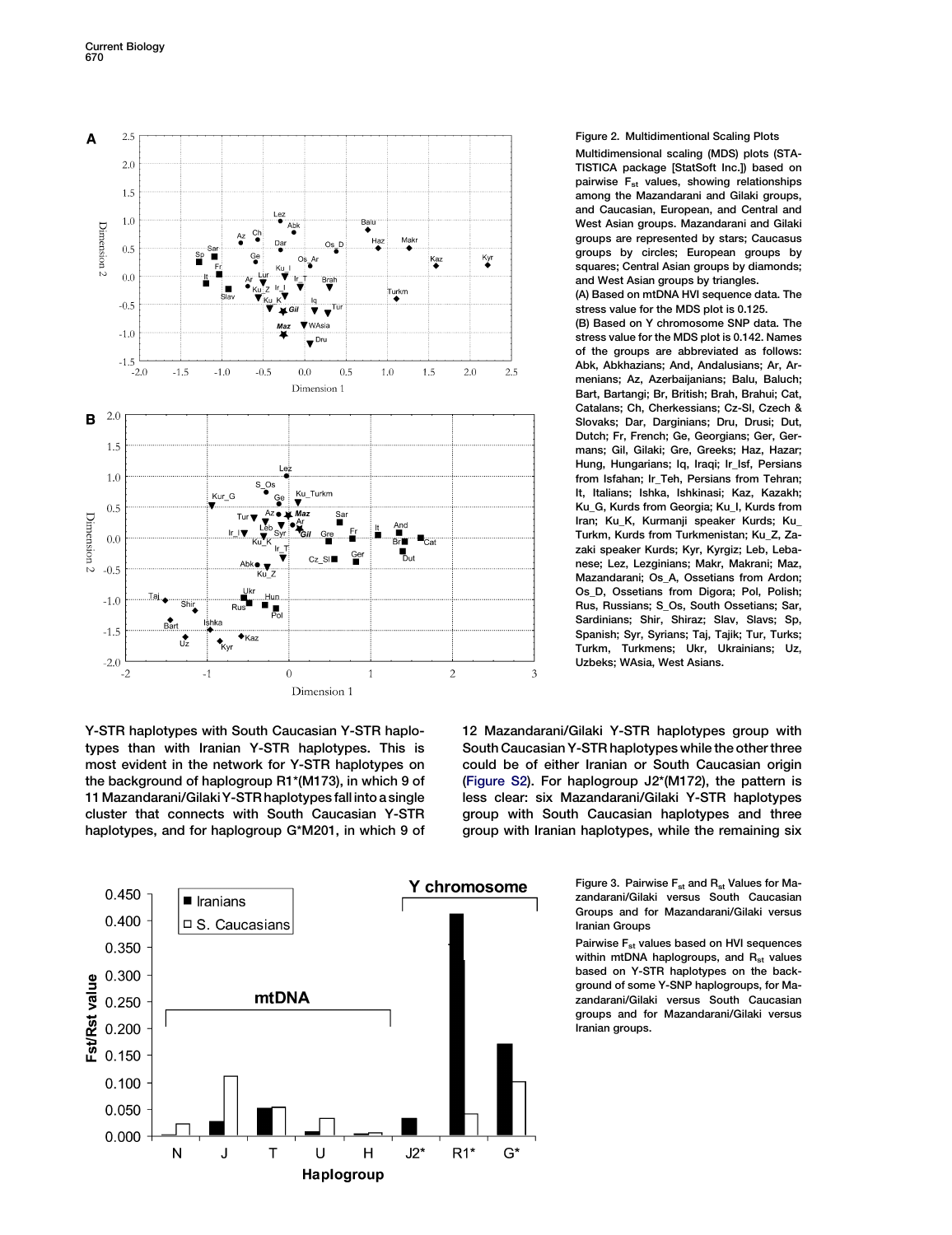haplotypes could be of either Iranian or South Caucasian origin [\(Figure S2](#page-4-0)).

The patterns observed in the median networks are further supported by pairwise  $R_{st}$  comparisons for Y-STR haplotypes within each Y haplogroup ([Figure 3](#page-2-0)); the Mazandarani/Gilaki are more similar to South Caucasian groups than to Iranian groups for Y-STR haplotypes within all three Y-SNP haplogroups. Nevertheless, the sample sizes in these analyses are small and thus the results could change with further sampling. However, while some contribution of Y chromosomes of Iranian origin to the Mazandarani/Gilaki cannot be excluded, overall the Y chromosome data do indicate a closer relationship of the Mazandarani and Gilaki with South Caucasian groups than with Iranian groups.

### Origins of the South Caspian Groups

The mtDNA and Y chromosome data give conflicting views on the relationships of the South Caspian groups: the mtDNA data suggest that they are most closely related to their geographic and linguistic neighbors, namely other Iranian groups, whereas the Y chromosome data suggest that they are most closely related to South Caucasian groups. How can these be reconciled?

One possible scenario would be an origin for the Gilaki and Mazandarani in the South Caucasus and migration to the South Caspian region, followed by the incorporation of females (but not males) from the local Iranian groups. Such preferential incorporation of females would be expected if the ancestors of the Gilaki and Mazandarani groups were patrilocal, which is the case today, and would lead to the introgression of mtDNA types (but not Y chromosomes) from the local Iranian groups. Over time, the mtDNA gene pool of the South Caspian groups would come to resemble that of their geographic neighbors, while the Y chromosome gene pool would still reflect their South Caucasian origin.

Presumably the ancestors of the Gilaki and Mazandarani spoke a Caucasian language; therefore, their original Caucasian language must have been replaced by the local Iranian language under the above scenario. Indeed, typological analysis of the Gilaki and Mazandarani languages does indicate some sharing of features with south Caucasian languages [\[3, 4\]](#page-4-0). While the process of language replacement may have been completely independent of the introgression of mtDNA types, it is tempting to speculate that they were in fact related: the influx of local women, speaking the local Iranian language, may have caused (or accelerated) the replacement of the original Caucasian language of the ancestors of the Gilaki and Mazandarani. Thus, the concomitant replacement of both the language and the mtDNA types of the ancestors of the South Caspian groups may have been the result of the incorporation of local females, under the influence of patrilocality.

How widespread is this phenomenon? Other cases of discrepancies between the mtDNA and Y chromosome relationships of populations are rare, but where they do occur, the linguistic relationships do tend to reflect the mtDNA relationships, rather than the Y chromosome relationships. For example, Polynesians have high frequencies of mtDNA types of Asian origin and high frequencies of Y chromosomes of Melanesian origin [\[8,](#page-4-0) [9\],](#page-4-0) and they speak Austronesian languages of Asian origin, matching their mtDNA relationships. Also, Jewish populations in different geographic regions are generally characterized by similar Y chromosomes that are distinct from the Y chromosomes of their geographic neighbors, indicating a common paternal origin, but different mtDNA types that are related to the mtDNA types of their geographic neighbors [\[10\].](#page-4-0) Moreover, they speak the language of their geographic region, which also is the origin of their mtDNA types—exactly as in the case of the South Caspian populations. The concomitant replacement of mtDNA and language after the migration of a group to a new region may thus be a more general phenomenon than previously recognized, and furthermore emphasizes the role of maternal transmission of language as a means of language replacement.

#### Experimental Procedures

#### Samples and DNA Extraction

A total of 100 cheek cell samples from unrelated males, representing two populations from Iran [\(Figure 1\)](#page-1-0)—Mazandarani (50 samples) and Gilaki (50 samples)—were collected. Genomic DNA from cheek cell swabs was extracted by a standard salting-out procedure [\[11\]](#page-4-0). Informed consent and information about birthplace, parents, and grandparents was obtained from all donors.

#### mtDNA Analysis

The first hypervariable segment (HV1) of the mtDNA control region was amplified via primers L15996 and H16410 [\[12\],](#page-4-0) as described previously [\[8\]](#page-4-0), and sequences for both strands of the PCR products were determined with the DNA Sequencing Kit (Perkin-Elmer), following the protocol recommended by supplier, and by an ABI 3700 automated DNA sequencer. Individuals with the ''C-stretch'' between positions 16184 and 16193 were sequenced again in each direction, so that each base was determined twice. The mtDNA HVRI sequences will be published online on the authors' web page at the time of publication [\(http://www.eva.mpg.de/genetics/files/](http://www.eva.mpg.de/genetics/files/pubs_stoneking.html) [pubs\\_stoneking.html](http://www.eva.mpg.de/genetics/files/pubs_stoneking.html)).

Published mtDNA HV1 sequences were included from Caucasus, West and Central Asian, and West and East European groups [\[6, 13–](#page-4-0) [24\].](#page-4-0)

mtDNA haplogroups that are most informative in southwest Asia, i.e., haplogroups H, J, N, T, and U, defined by SNPs at nucleotide positions 7025, 13704, 10671, 13366, and 12308, respectively [\[23\]](#page-4-0), were determined by PCR-RFLP assays of the relevant SNP, as described elsewhere [\[23, 24\].](#page-4-0)

#### Y Chromosome Analysis

All 100 samples were typed for the X- and Y-linked zinc finger protein genes in order to confirm the gender of the sample [\[25\].](#page-4-0) Genotyping was carried out for ten Y chromosomal SNP markers (RPS4Y (M130), M9, M89, M124, M45, M173, M17, M201, M170, and M172 [\[26\]\)](#page-4-0) and YAP Alu insertion polymorphism [\[27\]](#page-4-0) as described elsewhere [\[6, 9,](#page-4-0) [27–29\].](#page-4-0) The samples were genotyped according to the hierarchical order of the markers as described in [\[26\].](#page-4-0) Published Y-SNP data for Caucasian, European, West Asian, and Central Asian groups [\[6,](#page-4-0) [22, 30–32\]](#page-4-0) were also included in some analyses.

Eleven samples belonging to Y-SNP haplogroup R1\*(M173), 12 samples belonging to haplogroup G\*(M201), and 17 samples belonging to haplogroup J2\*(M172) were genotyped for nine Y chromosome short tandem repeat (Y-STR) markers: DYS19 (DYS394), DYS385a, DYS385b, DYS389I, DYS389II, DYS390, DYS391, DYS392, and DYS393 as described elsewhere [\[33, 34\]](#page-5-0). The resulting Y-STR haplotypes were compared to published Y-STR haplotypes from these same haplogroups from Iran and the south Caucasus [\[7\].](#page-4-0)

#### Statistical Analysis

Basic parameters of molecular diversity and population genetic structure were calculated with the software package Arlequin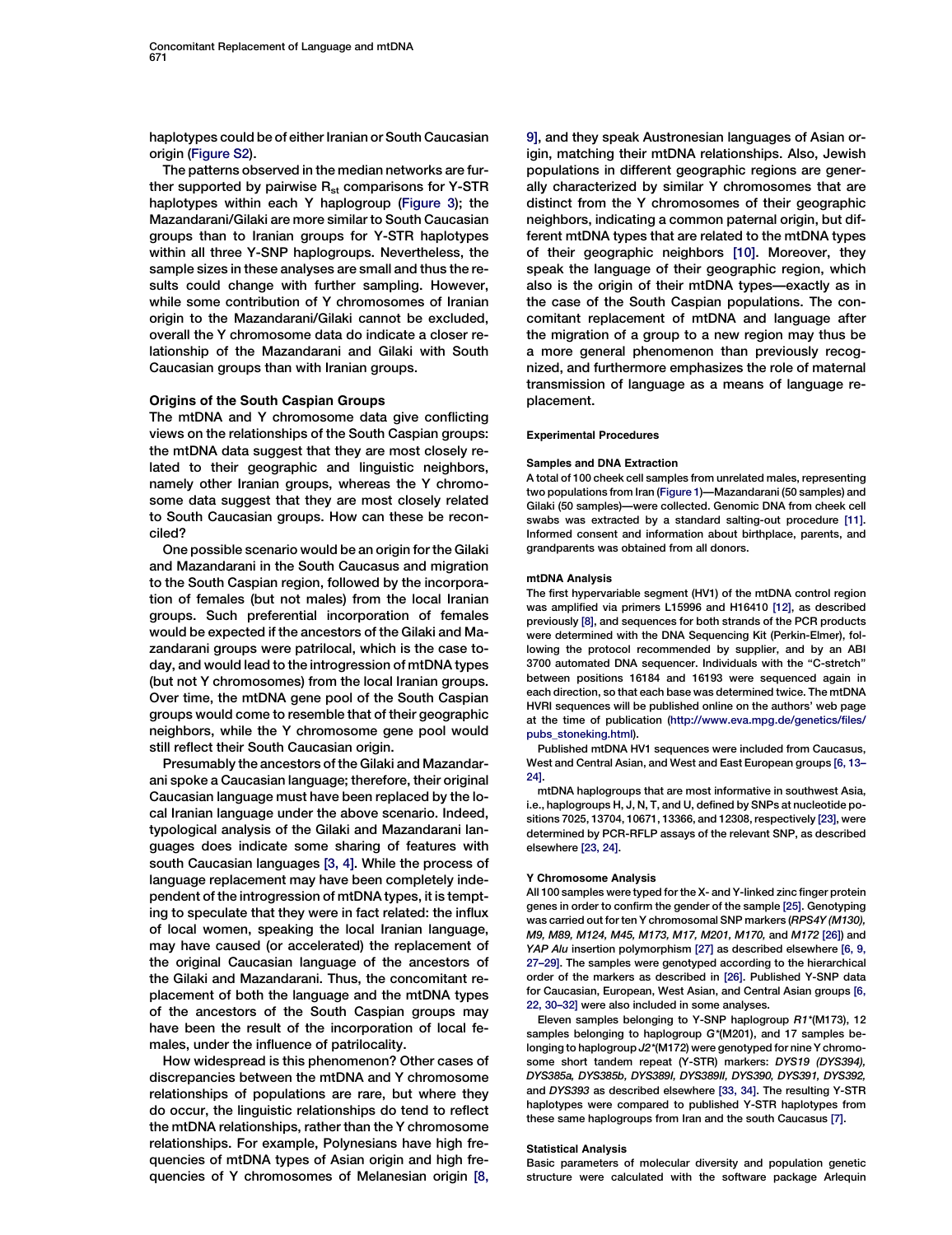<span id="page-4-0"></span>2.000 [\[35\].](#page-5-0)  $F_{st}$  values for mtDNA HVI sequences were calculated with the Kimura 2 parameter model, and for Y-SNP data with no molecular distance; for the Y-STR data,  $R_{st}$  values [\[36\]](#page-5-0) were calculated. The statistical significance of  $F_{st}$  and  $R_{st}$  values was estimated by permutation analysis, with 10,000 permutations. The STATISTICA package (StatSoft Inc.) was used for multidimensional scaling (MDS) analysis based on pairwise  $F_{st}$  values for mtDNA HVI and Y-SNP data sets; the default starting configuration (i.e., principle components analysis) was used, and the number of dimensions was set to two. Network analysis for Y-STR and mtDNA HV1 sequence data was carried out with the software package NETWORK version 3.1 [\[37\]](#page-5-0).

#### Supplemental Data

Supplemental Data include two figures and two tables and can be found with this article online at [http://www.current-biology.com/](http://www.current-biology.com/cgi/content/full/16/7/668/DC1/) [cgi/content/full/16/7/668/DC1/](http://www.current-biology.com/cgi/content/full/16/7/668/DC1/).

#### Acknowledgments

We are grateful to the original donors for providing DNA samples. We thank Brigitte Pakendorf and Donald Stilo for useful discussion and suggestions. This research was supported by funds from the Max Planck Society, Germany.

Received: November 21, 2005 Revised: January 6, 2006 Accepted: February 6, 2006 Published: April 3, 2006

#### References

- 1. Gordon, R.G., Jr. (2005). Ethnologue: Languages of the World, 15<sup>th</sup> edition. (Dallas, TX: SIL International). Online version <http://www.ethnologue.com>.
- 2. Negahban, E.O. (2001). Gilân. In Encyclopedia Iranica, E. Yarshater, ed. (New York: Bibliotheca Persica Press), pp. 618– 634.
- 3. Stilo, D. (1981). The Tati language group in the sociolinguistic context of Northwestern Iran and Transcaucasia. Iran. Stud. 14, 137–185.
- 4. Stilo, D. (2005). Iranian as buffer zone between the universal typologies of Turkic and Semitic. In Linguistic Convergence and Areal Diffusion. Case Studies from Iranian, Semitic and Turkic, E.A. Csato, B. Isaksson, and C. Jahani, eds. (London: Routledge-Curzon), pp. 35–63.
- 5. Quintana-Murci, L., Krausz, C., Zerjal, T., Sayar, S.H., Hammer, M.F., Mehdi, S.Q., Ayub, Q., Qamar, R., Mohyuddin, A., Radhakrishna, U., et al. (2001). Y-chromosome lineages trace diffusion of people and languages in southwestern Asia. Am. J. Hum. Genet. 68, 537–542.
- 6. Nasidze, I., Ling, E.Y.S., Quinque, D., Dupanloup, I., Cordaux, R., Rychkov, S., Naumova, O., Zhukova, O., Sarraf-Zadegan, N., Naderi, G.A., et al. (2004). Mitochondrial DNA and Y-chromosome variation in the Caucasus. Ann. Hum. Genet. 68, 205–221.
- 7. Nasidze, I., Schadlich, H., and Stoneking, M. (2003). Haplotypes from the Caucasus, Turkey and Iran for nine Y-STR loci. Forensic Sci. Int. 137, 85–93.
- 8. Redd, A.J., Takezaki, N., Sherry, S.T., McGarvey, S.T., Sofro, A.S., and Stoneking, M. (1995). Evolutionary history of the COII/tRNA-lys intergenic 9 base pair deletion in human mitochondrial DNAs from the Pacific. Mol. Biol. Evol. 12, 604–615.
- 9. Kayser, M., Brauer, S., Weiss, G., Underhill, P.A., Roewer, L., Schiefenhover, W., and Stoneking, M. (2000). Melanesian origin of Polynesian Y chromosome. Curr. Biol. 10, 1237–1246.
- 10. Thomas, M.G., Weale, M.E., Jones, A.L., Richards, M., Smith, A., Redhead, N., Torroni, A., Scozzari, R., Gratix, F., Tarekegn, A., et al. (2002). Founding mothers of Jewish communities: geographically separated Jewish groups were independently founded by very few female ancestors. Am. J. Hum. Genet. 70, 1411–1420.
- 11. Miller, S.A., Dykes, D.D., and Polesky, H.F. (1988). A simple salting out procedure for extracting DNA from human nucleated cells. Nucleic Acids Res. 16, 1215.
- 12. Vigilant, L., Pennington, R., Harpending, H., Kocher, T.D., and Wilson, A.C. (1989). Mitochondrial DNA sequences in single hairs from a southern African population. Proc. Natl. Acad. Sci. USA 86, 9350–9354.
- 13. DiRienzo, A., and Wilson, A.C. (1991). Branching pattern in the evolutionary tree for human mitochondrial DNA. Proc. Natl. Acad. Sci. USA 88, 1597–1601.
- 14. Maliarchuk, B.A., Derenko, M.V., and Solovenchuk, L.L. (1995). Types of regulatory regions in mitochondrial DNA in eastern Slavs. Genetika (Russia) 31, 846–851.
- 15. Côrte–Real, H.B., Macaulay, V.A., Richards, M.B., Hariti, G., Issad, M.S., Cambon-Thomsen, A., Papiha, S., Bertranpetit, J., and Sykes, B.C. (1996). Genetic diversity in the Iberian Peninsula determined from mitochondrial sequence analysis. Ann. Hum. Genet. 60, 331–350.
- 16. Richards, M., Côrte-Real, H., Forster, P., Macaulay, V., Wilkinson-Herbots, H., Demaine, A., Papiha, S., Hedges, R., Bandelt, H.-J., and Sykes, B. (1996). Paleolithic and Neolithic lineages in the European mitochondrial gene pool. Am. J. Hum. Genet. 59, 185–203.
- 17. Kivisild, T., Bamshad, M.J., Kaldma, K., Metspalu, M., Metspalu, E., Reidla, M., Laos, S., Parik, J., Watkins, W.S., Dixon, M.E., et al. (1999). Deep common ancestry of Indian and western-Eurasian mitochondrial DNA lineages. Curr. Biol. 9, 1331–1334.
- 18. Macaulay, V., Richards, M., Hickey, E., Vega, E., Cruciani, F., Guida, V., Scozzari, R., Bonne-Tamir, B., Sykes, B., and Torroni, A. (1999). The emerging tree of West Eurasian mtDNAs: a synthesis of control-region sequences and RFLPs. Am. J. Hum. Genet. 64, 232–249.
- 19. Comas, D., Calafell, F., Mateu, E., Pérez-Lezaun, A., Bosch, E., Martínez-Arias, R., Clarimon, J., Facchini, F., Fiori, G., Luiselli, D., et al. (1998). Trading genes along the Silk Road: mtDNA sequences and the origin of Central Asian populations. Am. J. Hum. Genet. 63, 1824–1838.
- 20. Richards, M., Macaulay, V., Hickey, E., Vega, E., Sykes, B., Guida, V., Rengo, C., Sellitto, D., Cruciani, F., Kivisild, T., et al. (2000). Tracing European founder lineages in the Near Eastern mtDNA pool. Am. J. Hum. Genet. 67, 1251–1276.
- 21. Nasidze, I., and Stoneking, M. (2001). Mitochondrial DNA variation and language replacements in the Caucasus. Proc. R. Soc. Lond. B. Biol. Sci. 268, 1197–1206.
- 22. Al-Zahery, N., Semino, O., Benuzzi, G., Magri, C., Passarino, G., Torroni, A., and Sanachiara-Benerecetti, A.S. (2003). Y-chromosome and mtDNA polymorphisms in Iraq, a crossroad of the early human dispersal and of post-Neolithic migrations. Mol. Phylogenet. Evol. 28, 458–472.
- 23. Quintana-Murci, L., Chaix, R., Wells, R.S., Behar, D.M., Sayar, H., Scozzari, R., Rengo, C., Al-Zahery, N., Semino, O., Santachiara-Benerecetti, A.S., et al. (2004). Where West meets East: the complex mtDNA landscape of the Southwest and Central Asian corridor. Am. J. Hum. Genet. 74, 827–845.
- 24. Finnilä, S., Hassinen, I.E., Ala-Kokko, L., and Majamaa, K. (2000). Phylogenetic network of the mtDNA haplogroup U in northern Finland based on sequence analysis of the complete coding region by conformation-sensitive gel electrophoresis. Am. J. Hum. Genet. 66, 1017–1026.
- 25. Wilson, J., and Erlandsson, R. (1998). Sexing of human and other primate DNA. Biol. Chem. 379, 1287–1288.
- 26. Underhill, P.A., Shen, P., Lin, A.A., Jin, L., Passarino, G., Yang, W.H., Kauffman, E., Bonne-Tamir, B., Bertranpetit, J., Francalacci, P., et al. (2000). Y chromosome sequence variation and the history of human populations. Nat. Genet. 26, 358–361.
- 27. Hammer, M., and Horai, S. (1995). Y chromosomal DNA variation and the peopling of Japan. Am. J. Hum. Genet. 56, 951–962.
- 28. Cordaux, R., Aunger, R., Bentley, G., Nasidze, I., Saha, N., Sirajuddin, S.M., and Stoneking, M. (2004). Independent origins of Indian caste and tribal paternal lineages. Curr. Biol. 14, 231–235.
- 29. Ke, Y., Su, B., Song, X., Lu, D., Chen, L., Li, H., Qi, C., Marzuki, S., Deka, R., Underhill, P., et al. (2001). African origin of modern humans in East Asia: a tale of 12,000 Y chromosomes. Science 292, 1151–1153.
- 30. Semino, O., Passarino, G., Oefner, P.J., Lin, A.A., Arbuzova, S., Beckman, L.E., De Benedictis, G., Francalacci, P., Kouvatsi, A., Limborska, S., et al. (2000). The genetic legacy of Paleolithic